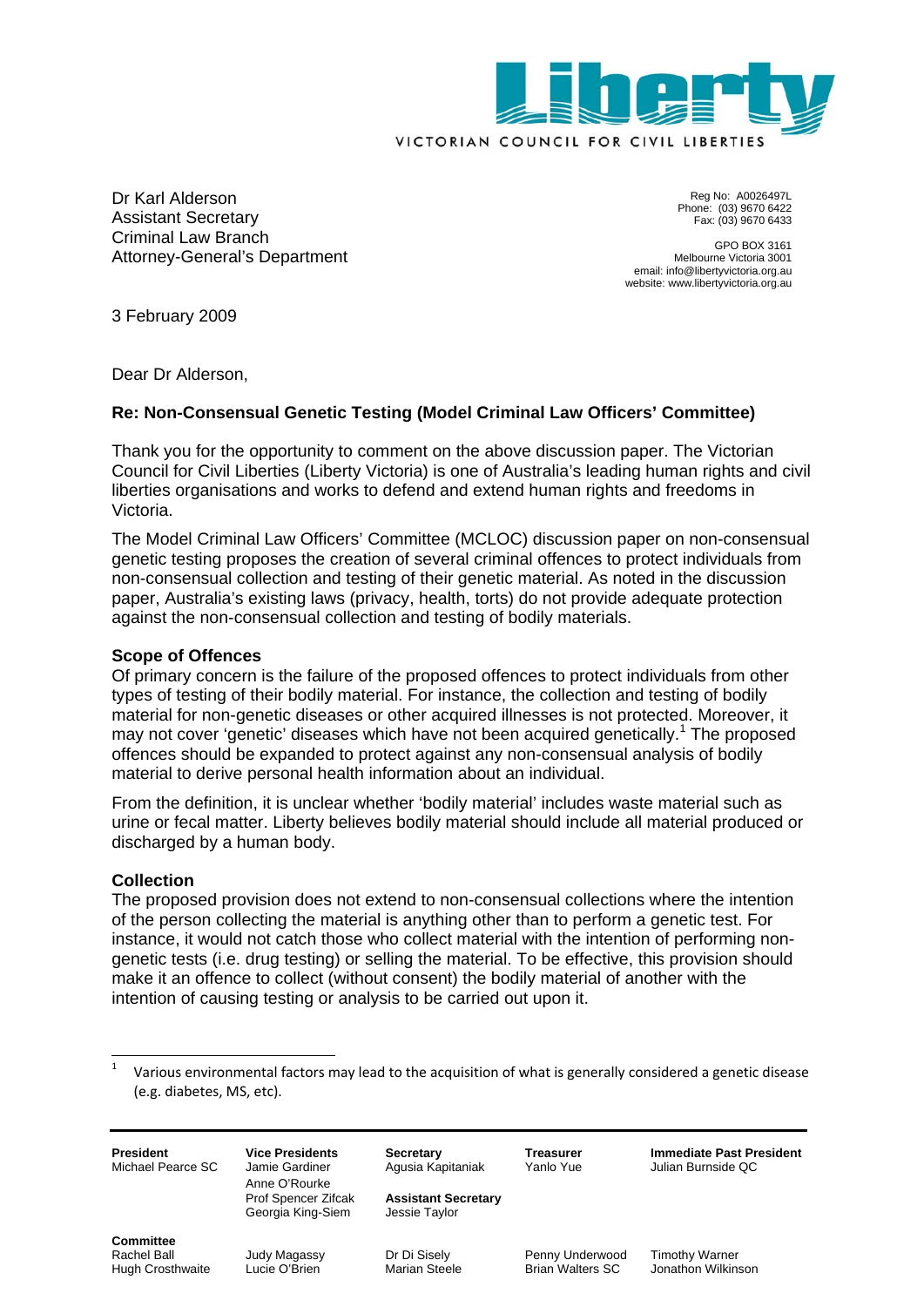Further consideration should also be given to making an attempt to commit this offence a crime (carrying a commensurately lower penalty or fine).

### **Use**

Similarly, the proposed 'use' provision fails to prevent anything other than genetic testing. This provision should be broadened to make it an offence to cause any analysis or testing to be carried out on bodily materials unless either done with consent or otherwise authorised by law.

It should also be an offence (carrying either a financial penalty or lower order penalty) to attempt to commit the same offence.<sup>2</sup>

### **Disclosure**

Once again, this offence should be broadened to apply to the disclosure of health information obtained as the result of a test or analysis conducted on bodily material obtained without consent.

However, this offence should be limited to the intentional (or reckless) disclosure of such information. At present, it applies to any disclosure of non-consensually obtained and tested genetic information.

Finally, clause 5.3.4(2) provides that the provision does not apply to the disclosure or use of information that does not identify any person. It should be noted that even where information does not directly identify a person, it is often possible to determine who the information relates to.<sup>3</sup> Indeed, enterprising journalists could easily disclose health information that did not identify the individual, but which provided sufficient detail that his or her identity could be surmised.

Liberty recommends that this clause be removed and, if necessary, replaced with one that protects the use and disclosure of aggregate health information which does not and cannot be used to identify any individuals. Unfortunately even this approach may result in small groups (i.e. families) being identifiable. Liberty believes that the lawful authority defence provides adequate protection to the proper use and disclosure of such information.

#### **Penalties**

The penalties appear to be generally consistent with other similar provisions. However, the collection of bodily material is arguably a lower order crime than the testing and disclosure of the information that bodily material contains. Collection on its own (regardless of the intention behind it) will not reveal any health information about the individual. Thus the testing and later disclosure of health information about the individual constitute a greater invasion of privacy. Consideration should be given to imposing relatively higher penalties on the testing and disclosure of health information. $4$ 

Liberty also believes that financial penalties should be available in conjunction with other sentencing options.

#### **Defences**

-

Liberty strongly agrees that each offence must include a fault element. Where there is no intention to obtain the bodily material for future testing, no offence will have occurred. As

<sup>2</sup> Where bodily material is covertly obtained, it is more likely to be contaminated or otherwise impossible to test or analyse; this likely eventuality should not detract from the criminality of the actions underlying it.

<sup>3</sup> For instance, in small towns or where other circumstances make it easy to identify the data subject.

<sup>4</sup> Either by dropping the penalty for collection to 1 year or increasing the penalty for use and disclosure to 3 years.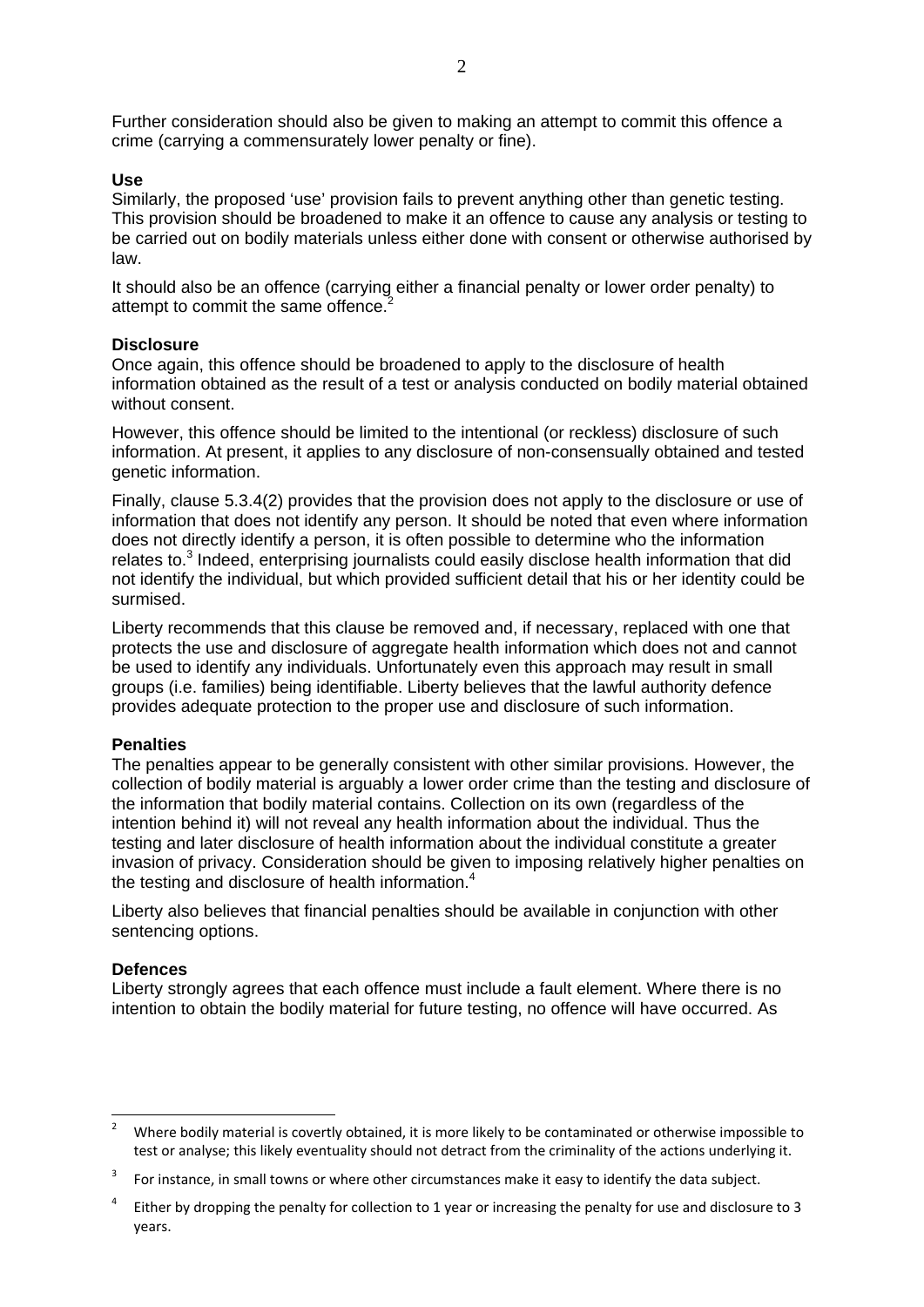noted, this will apply in the myriad of instances in which unwitting or unavoidable collections occur.<sup>5</sup>

It is also appropriate that no criminal responsibility attach to public officials acting in the course of their duties where that conduct is reasonable in the circumstances.<sup>6</sup> However, this defence as it stands is too broad. Its purpose is to protect incidental collections or conduct not expressly authorised by law. Thus accidental or incidental collection is defensible only where the public official takes immediate steps to destroy the sample once aware of the collection; criminal liability should attach where the public official goes on to use or otherwise disclose that material to another person without lawful authority.<sup>7</sup>

For instance, an officer arrests a celebrity and later realises hair from that person is stuck to his or her uniform. Rather than destroy or dispose of it, the officer now seeks to have it tested or sell it on e-bay. Such conduct should be a criminal offence, regardless of whether they are a public official or not.

The discussion paper states that 'grey' collections by public officials should be protected. Liberty disagrees. Covert collection and testing should only be protected where expressly authorised by law. Otherwise public officials will effectively be empowered to collect and test bodily material where not authorised to do so. A Government should not protect officers who act beyond their authority in circumstances where the public would be held criminally liable for the same conduct.

For the above reasons, Liberty believes that the 'lawful authority' defence, when coupled with the requisite fault element contained in each offence provides sufficient protection to individuals (public officials or not) who handle non-consensually obtained bodily material.

#### **Onus of Proof**

Liberty believes that for each offence, the onus of proof must lie with the prosecution. However, where a defendant seeks to rely on a lawful authority defence, he or she must first adduce some evidence to put the matter in issue (at which point the onus passes to the prosecution to prove its absence).

# **Consent**

 $\overline{a}$ 

The established definition of consent is the appropriate test, but Liberty recognises that employers, insurers, clubs and other interested parties are increasingly asking individuals to undertake various forms of testing. For those individuals, consent is a condition of their continued involvement with the organisation (as an employee, insured party, club member, etc). Liberty believes this form of duress is a worrying trend which must be addressed in the medium to long term. Unfortunately the current proposal does little to protect individuals against non-consensual non-genetic testing or 'duress' consensual testing.

All forms of non-consensual intentional testing or analysis of bodily material should be a criminal offence unless authorised by law. Moreover, non-consensual testing should only be authorised by law in certain limited circumstances (i.e. where a reasonable suspicion of wrongdoing exists).

Liberty also believes that consensual collection, use and disclosure by organisations needs to be regulated. In many cases, individuals have little choice but to consent to testing which may reveal information which is simply not relevant. Accordingly, organisations should be

<sup>5</sup> Such as when objects used by individuals (e.g. crockery, clothes, cars, etc) or areas frequented (e.g. offices, homes, public transport) are cleaned or personal services rendered (e.g. haircuts, day spas, etc).

<sup>6</sup> Further, public official should not be limited to law enforcement officers as it is foreseeable that other public officials may incidentally collect or test bodily materials (e.g. pathologists, clerks, etc).

<sup>7</sup> No criminal liability should attach to a law enforcement officer who deliberately (where expressly authorised by law), accidentally or incidentally collects bodily material from an individual (i.e. hair, skin, etc).